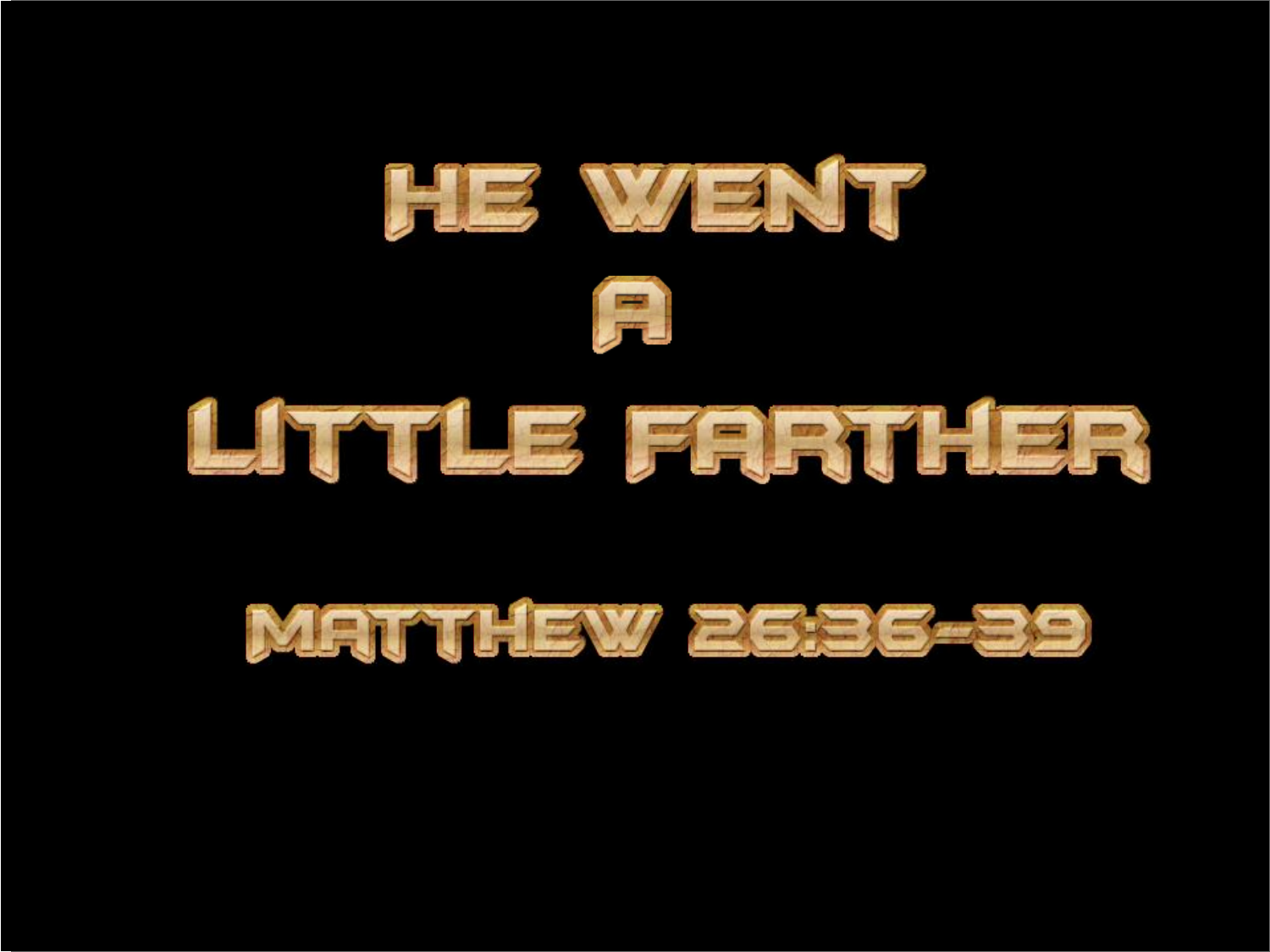#### **Matthew 26:36-39**

- **36 Then cometh Jesus with them unto a place called Gethsemane, and saith unto the disciples, Sit ye here, while I go and pray yonder.**
- **37 And he took with him Peter and the two sons of Zebedee, and began to be sorrowful and very heavy. 38 Then saith he unto them, My soul is exceeding sorrowful, even unto death: tarry ye here, and watch with me.**
- **39 And he went a little farther, and fell on his face, and prayed, saying, O my Father, if it be possible, let this cup pass from me: nevertheless not as I will, but as thou wilt.**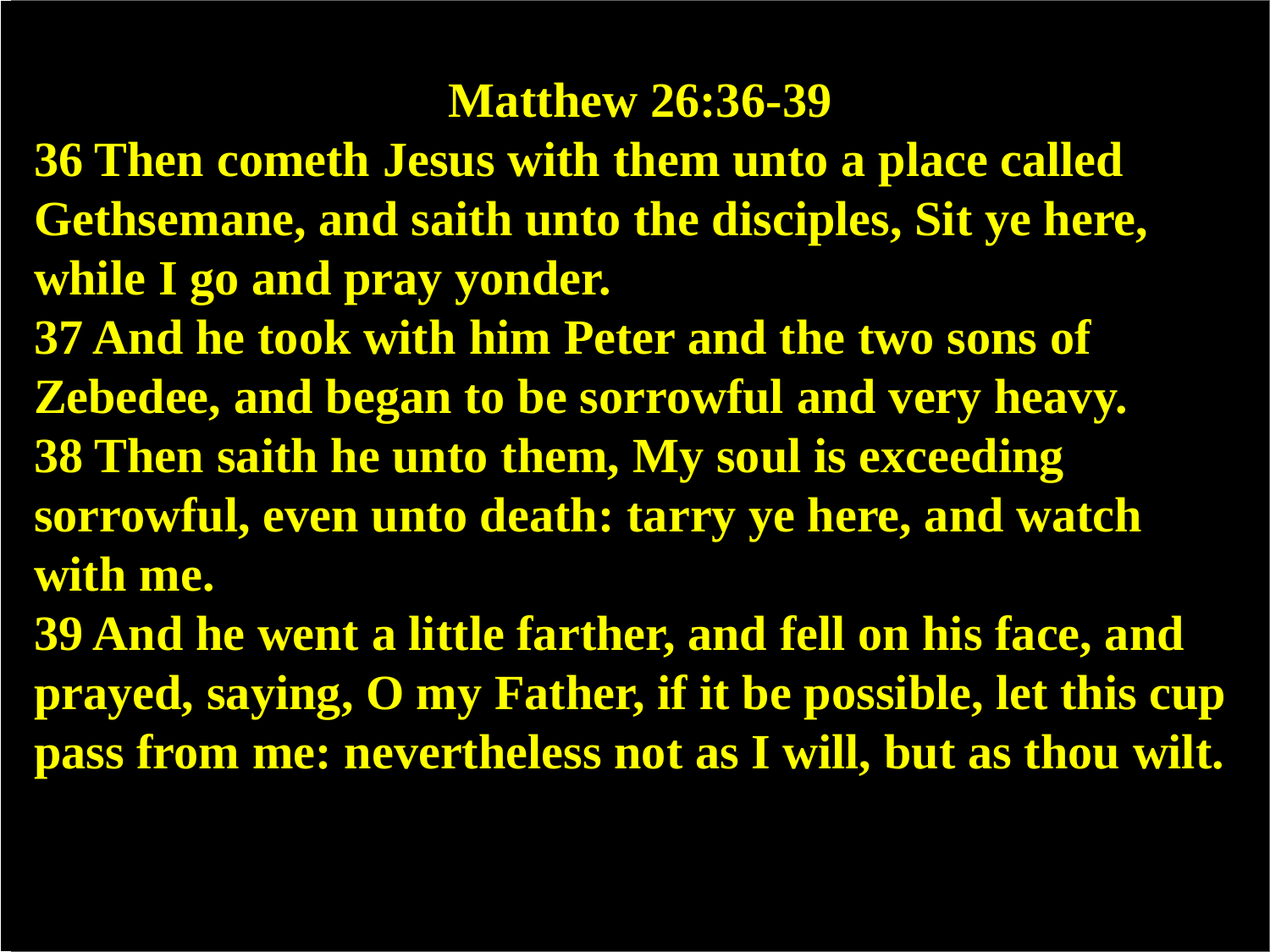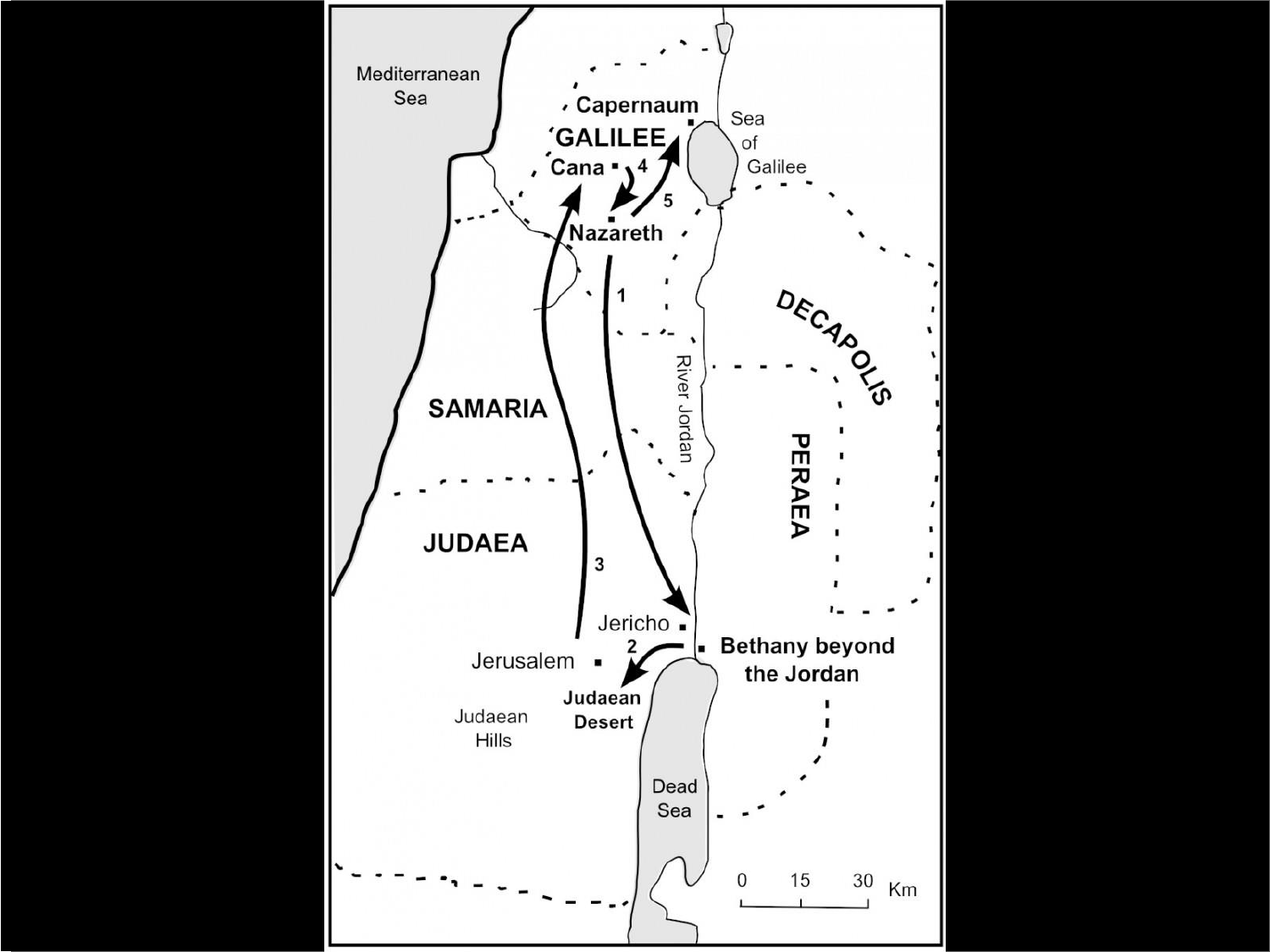# **Matthew 26:39 I. Gethsemane – Victory Over The Flesh**

**And he went a little farther, and fell on his face, and prayed, saying, O my Father, if it be possible, let this cup pass from me: nevertheless not as I will, but as thou wilt.**

**A. His posture**

**B. His prayer**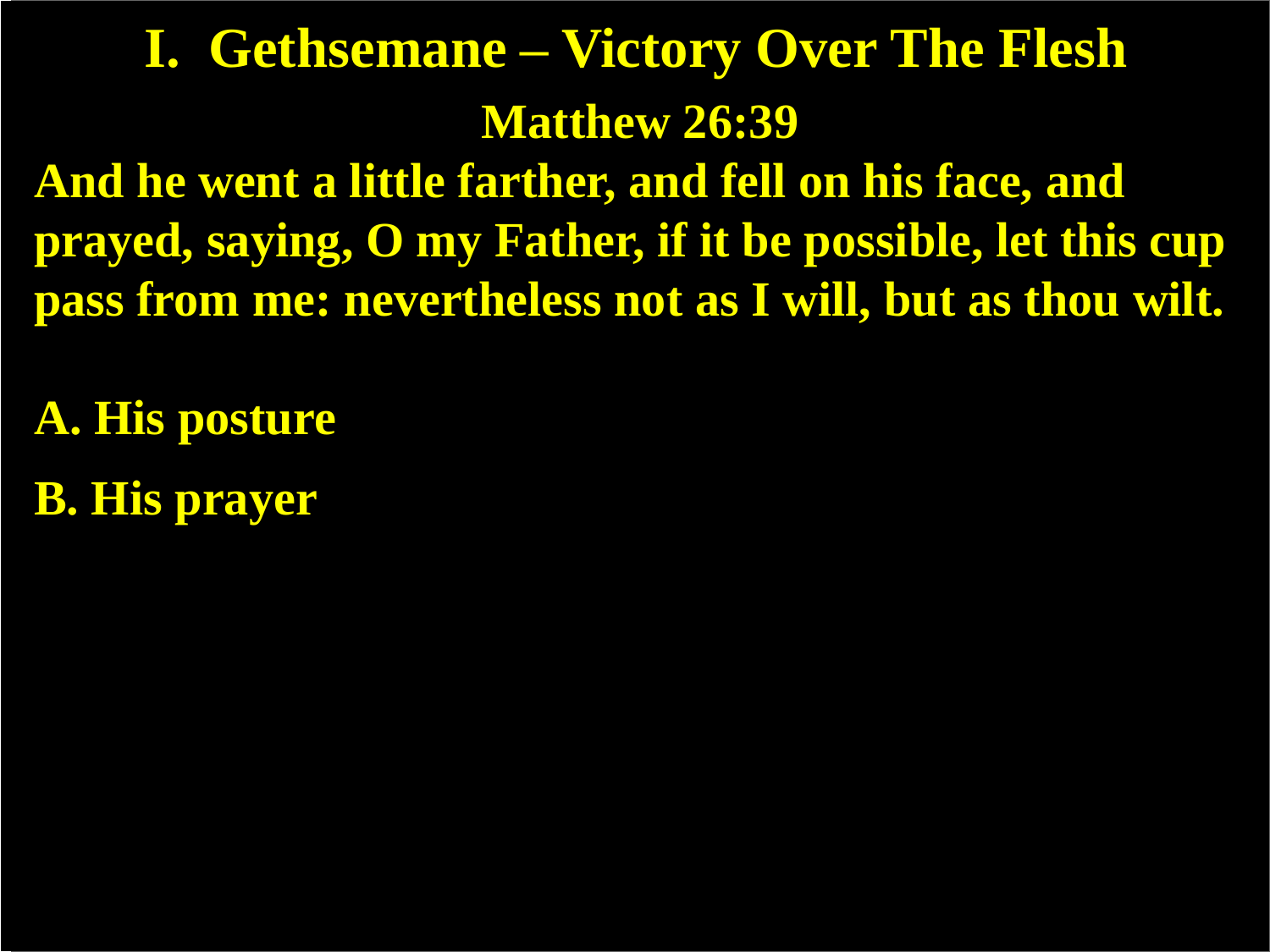# **I. Gethsemane**

**C. His persistence**

**Matthew 26:42-44**

**42 He went away again the second time, and prayed,** 

**saying, O my Father, if this cup may not pass away from me, except I drink it, thy will be done.**

- **43 And he came and found them asleep again: for their eyes were heavy.**
- **44 And he left them, and went away again, and prayed the third time, saying the same words. .**

**D. His prospect**

**Matthew 26:46**

**Rise, let us be going: behold, he is at hand that doth betray me.**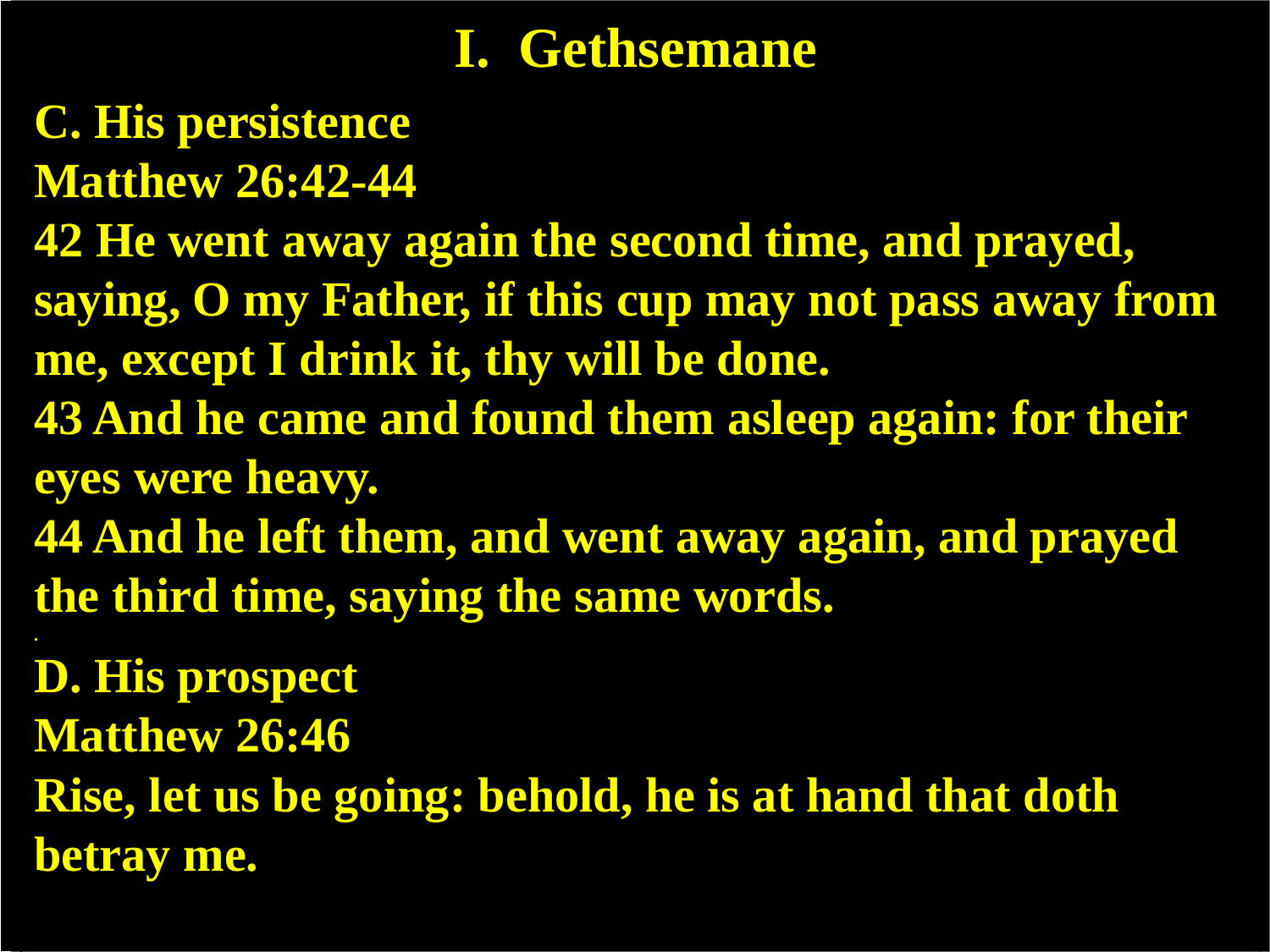# **John 19:13 II. Gabbatha – Victory Over The World**

**When Pilate therefore heard that saying, he brought Jesus forth, and sat down in the judgment seat in a place that is called the Pavement, but in the Hebrew, Gabbatha.**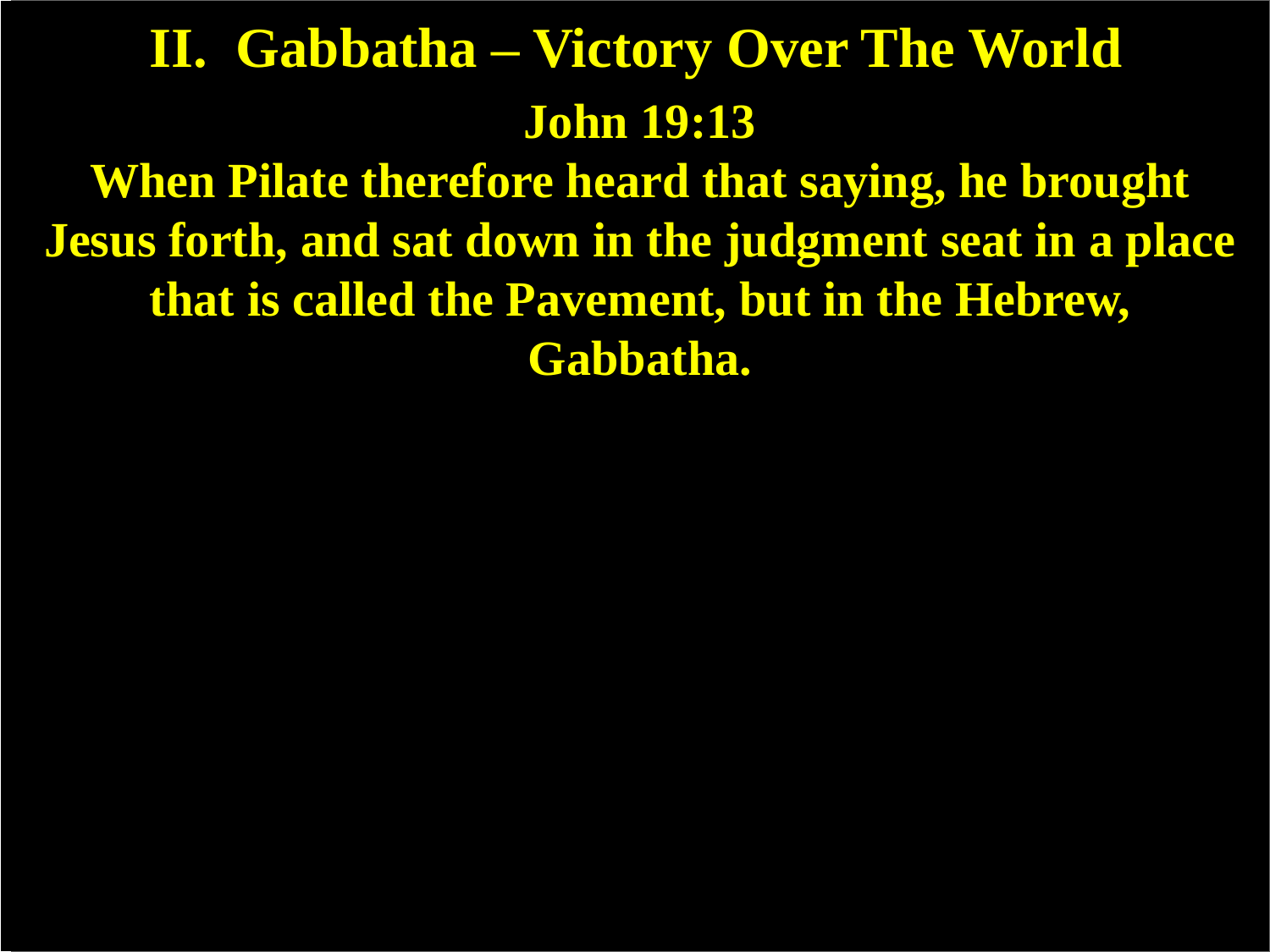**A. No fault found John 19:6 When the chief priests therefore and officers saw him, they cried out, saying, Crucify him, crucify him. Pilate saith unto them, Take ye him, and crucify him: for I find no fault in him. II. Gabbatha – Victory Over The World**

**Hebrews 4:15**

**For we have not an high priest which cannot be touched with the feeling of our infirmities; but was in all points tempted like as we are, yet without sin.**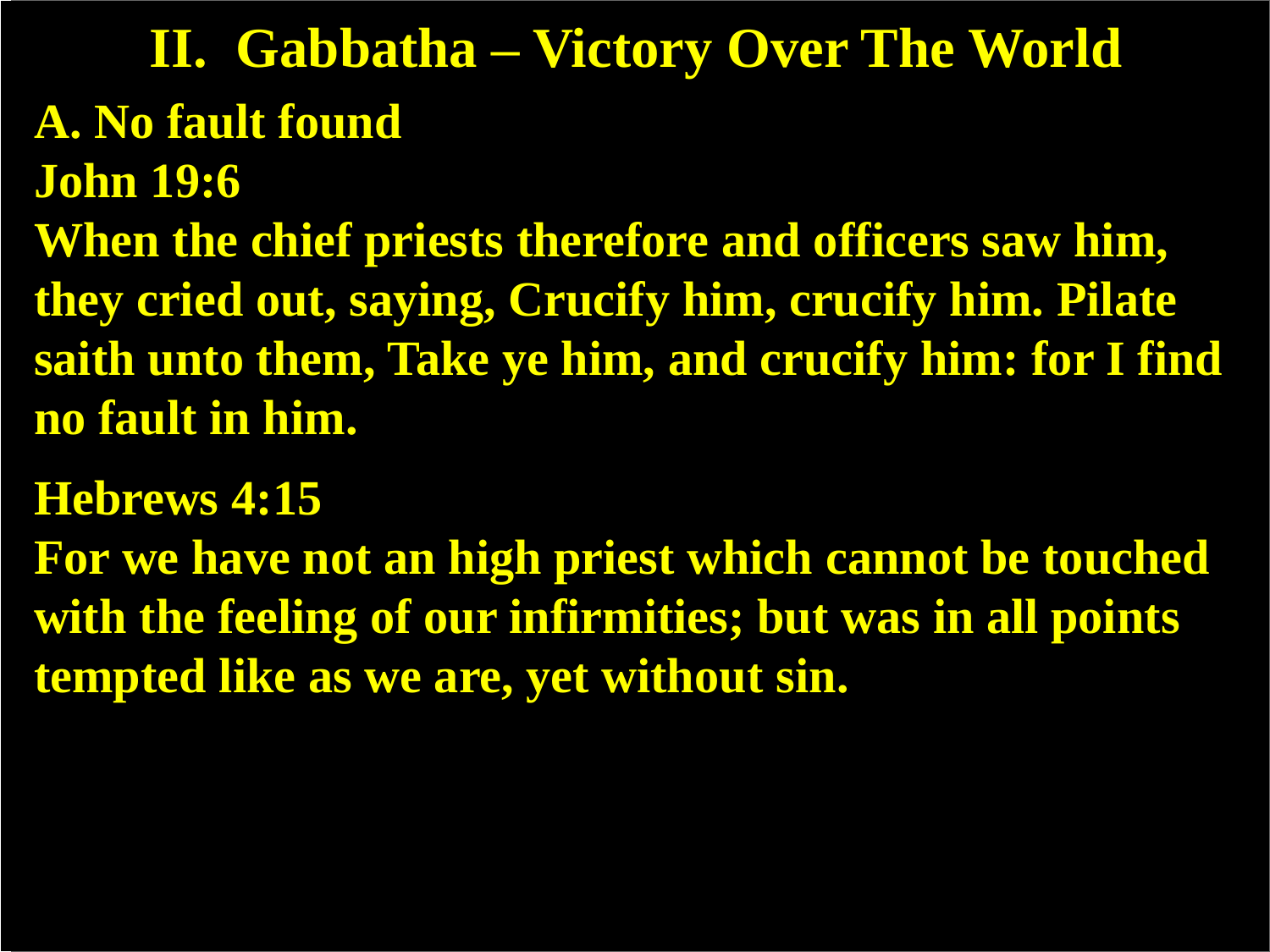**B. No friend found Isaiah 53:7-8 7 He was oppressed, and he was afflicted, yet he opened not his mouth: he is brought as a lamb to the slaughter, and as a sheep before her shearers is dumb, so he openeth not his mouth. 8 He was taken from prison and from judgment: and who shall declare his generation? for he was cut off out of the land of the living: for the transgression of my people was he stricken. II. Gabbatha – Victory Over The World**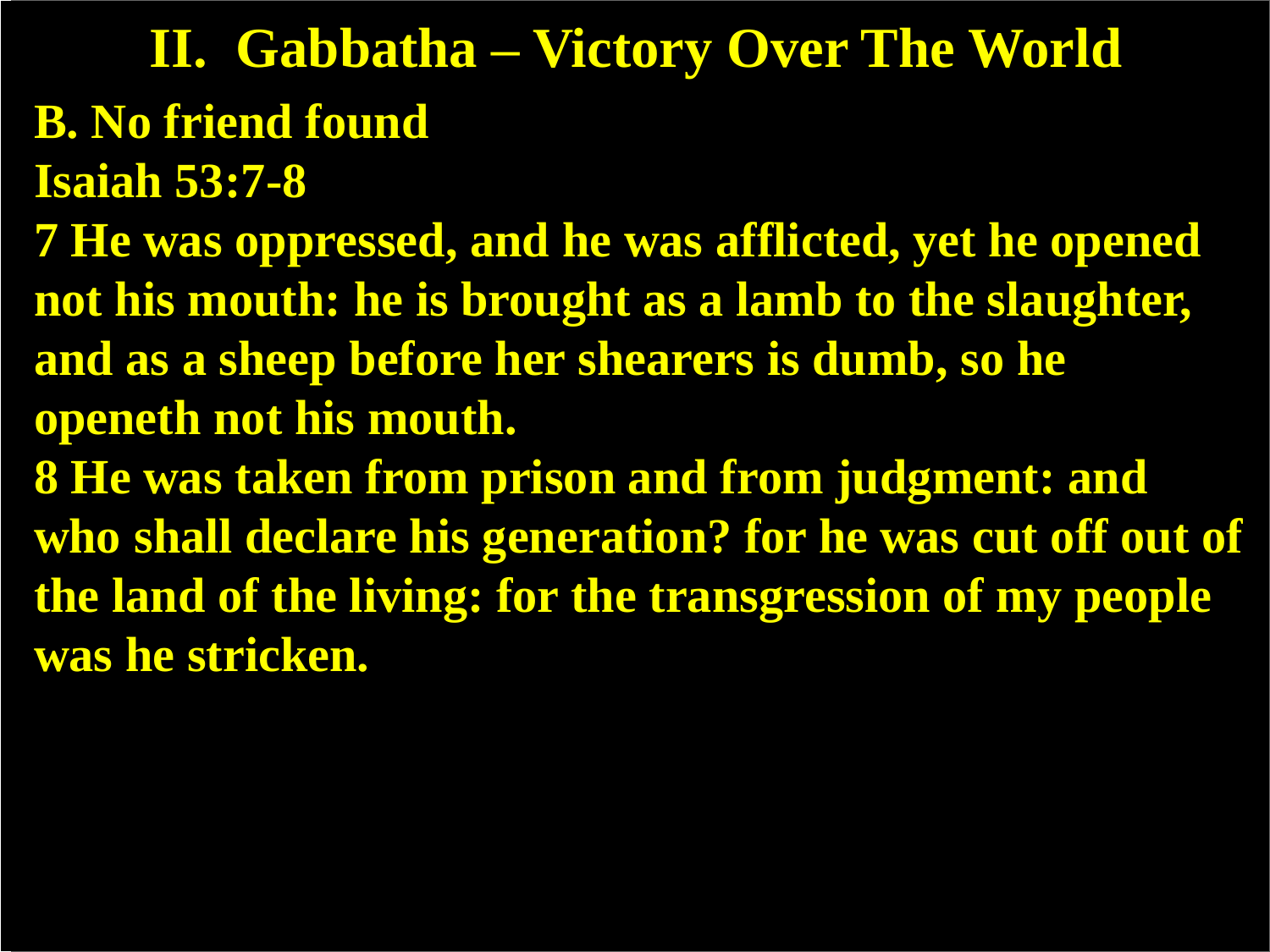## **III. Golgotha – Victory Over Sin**

#### **John 19:17-18**

**17 And he bearing his cross went forth into a place called the place of a skull, which is called in the Hebrew Golgotha:**

**18 Where they crucified him, and two other with him, on either side one, and Jesus in the midst.**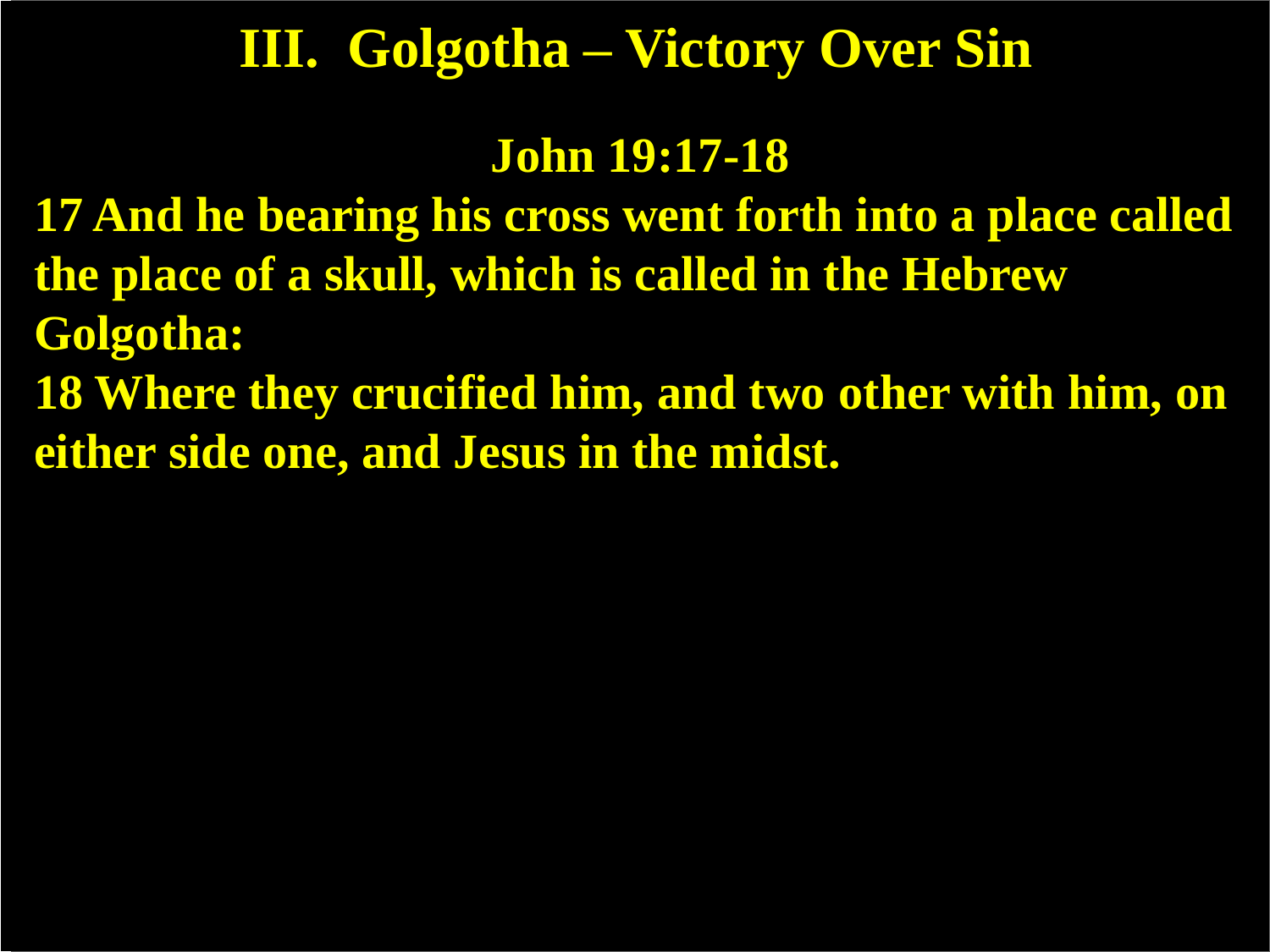## **III. Golgotha – Victory Over Sin**

- **A. The only one that could go to the cross 1 Peter 3:18 For Christ also hath once suffered for sins, the just for the unjust, that he might bring us to God, being put to**
- **death in the flesh, but quickened by the Spirit:**
- **B. The only one to consider for your deliverance over sin Hebrews 12:3-4**
- **3 For consider him that endured such contradiction of sinners against himself, lest ye be wearied and faint in your minds.**
- **4 Ye have not yet resisted unto blood, striving against sin.**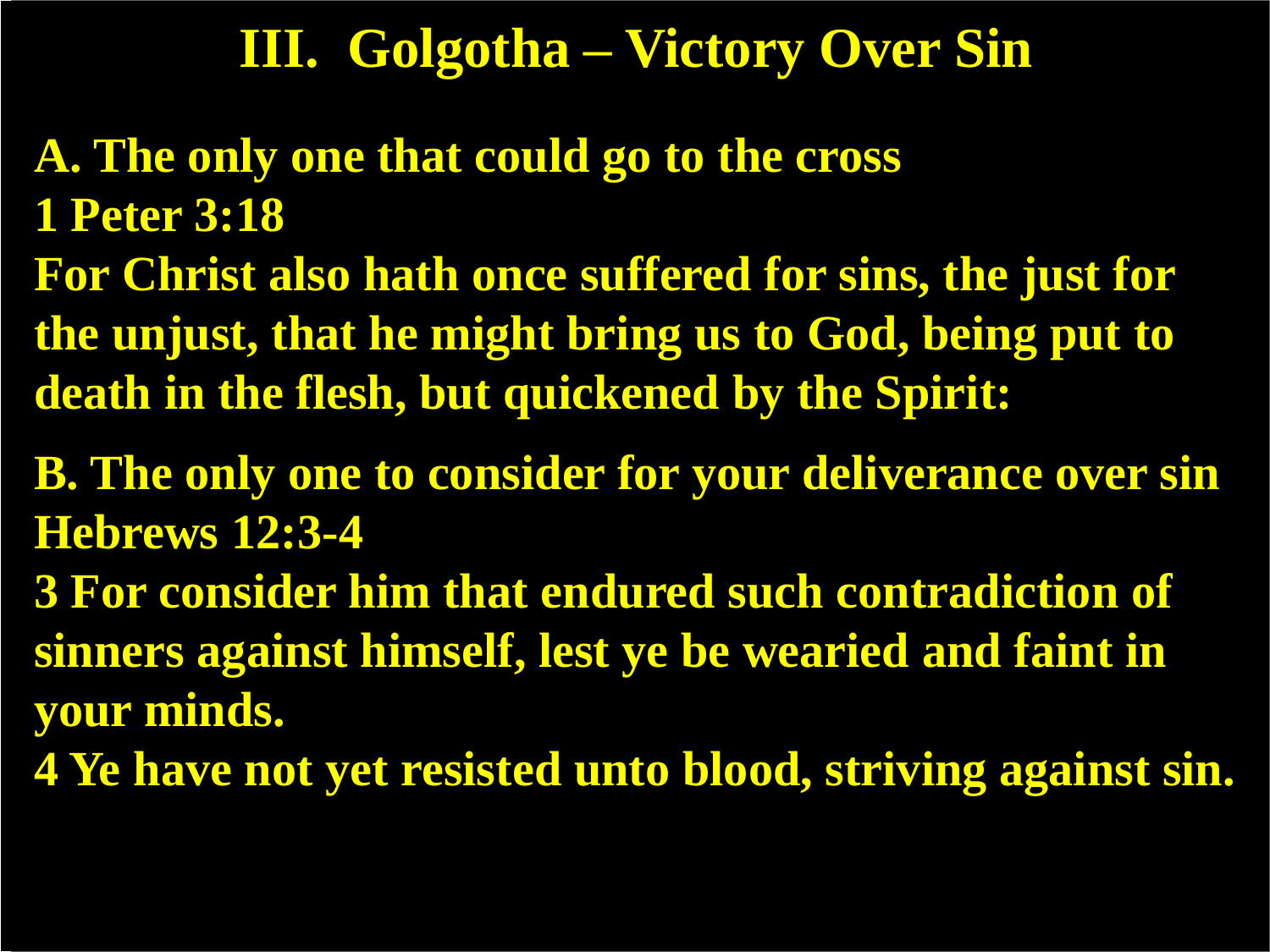### **IV. Grave – Victory Over Death**

**Romans 6:9-10**

**9 Knowing that Christ being raised from the dead dieth no more; death hath no more dominion over him. 10 For in that he died, he died unto sin once: but in that he liveth, he liveth unto God.**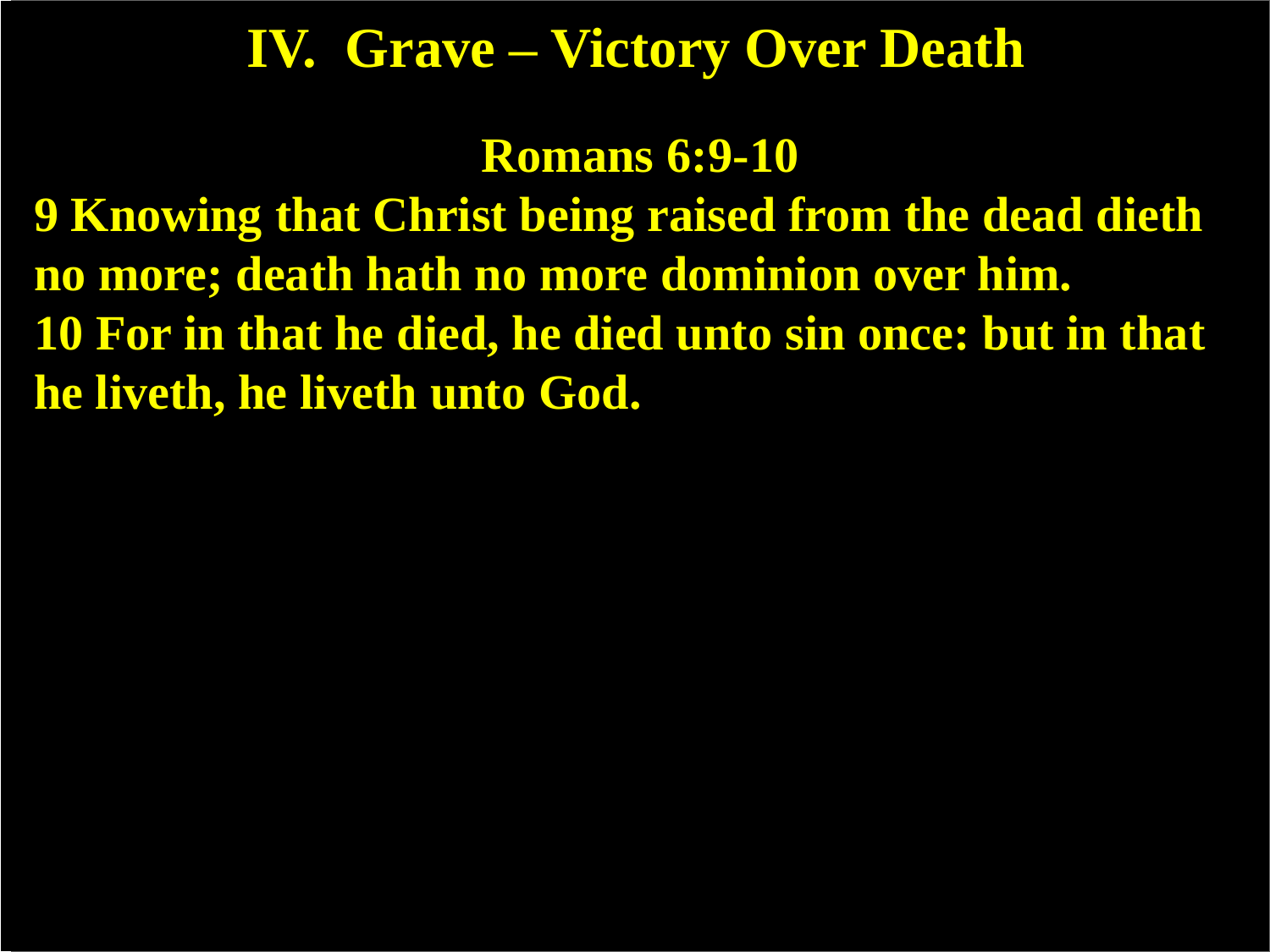### **IV. Grave – Victory Over Death**

**A. A place from which we cannot deliver ourselves Psalm 89:48 What man is he that liveth, and shall not see death? shall** 

**he deliver his soul from the hand of the grave? Selah.**

**B. A place where Christ has already been Hebrews 2:9**

**But we see Jesus, who was made a little lower than the angels for the suffering of death, crowned with glory and honour; that he by the grace of God should taste death for every man.**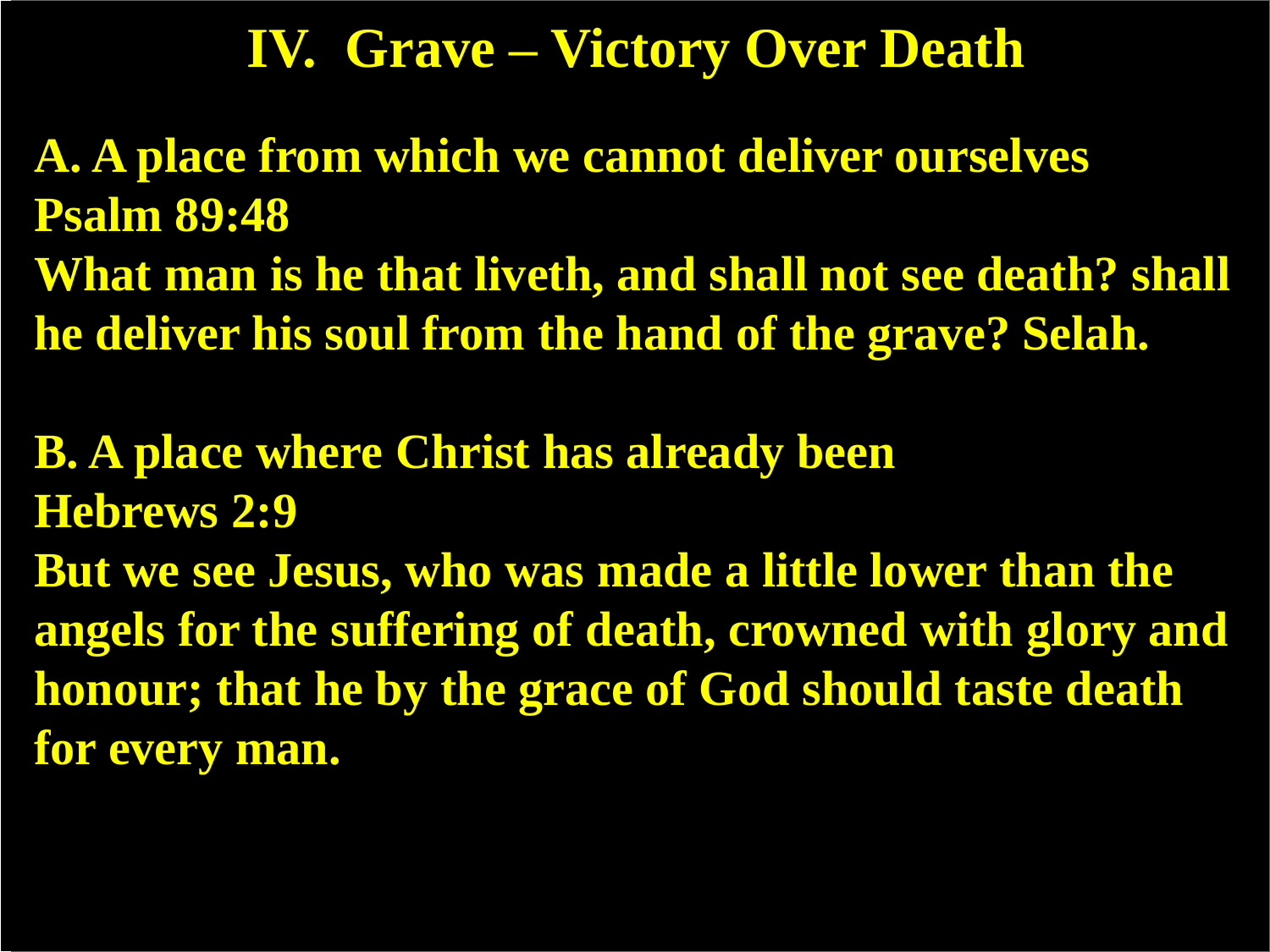## **IV. Grave – Victory Over Death**

- **C. A place that Christ has defeated for us 1 Corinthians 15:55-58**
- **55 O death, where is thy sting? O grave, where is thy victory?**
- **56 The sting of death is sin; and the strength of sin is the law.**
- **57 But thanks be to God, which giveth us the victory through our Lord Jesus Christ.**
- **58 Therefore, my beloved brethren, be ye stedfast, unmoveable, always abounding in the work of the Lord, forasmuch as ye know that your labour is not in vain in the Lord**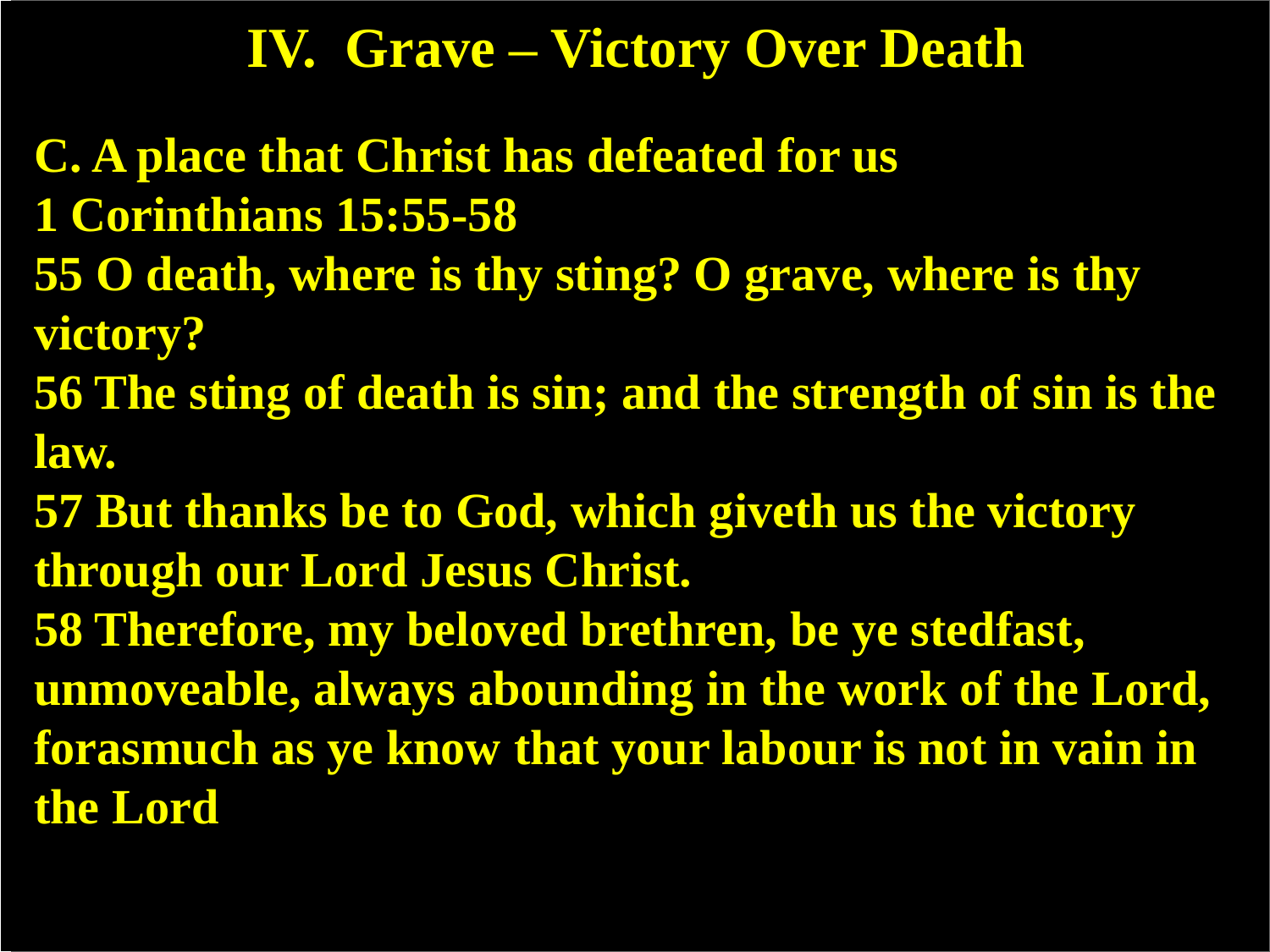### **V. Glory - Victory Over Time And Sense**

#### **Psalm 113:4**

**The Lord is high above all nations, and his glory above the heavens.**

- **A. The finish of God's plan**
- **Luke 24:26**
- **Ought not Christ to have suffered these things, and to enter into his glory?**
- **B. Our future in God's presence**
- **1 Peter 5:10**
- **But the God of all grace, who hath called us unto his eternal glory by Christ Jesus, after that ye have suffered a while, make you perfect, stablish, strengthen, settle you.**